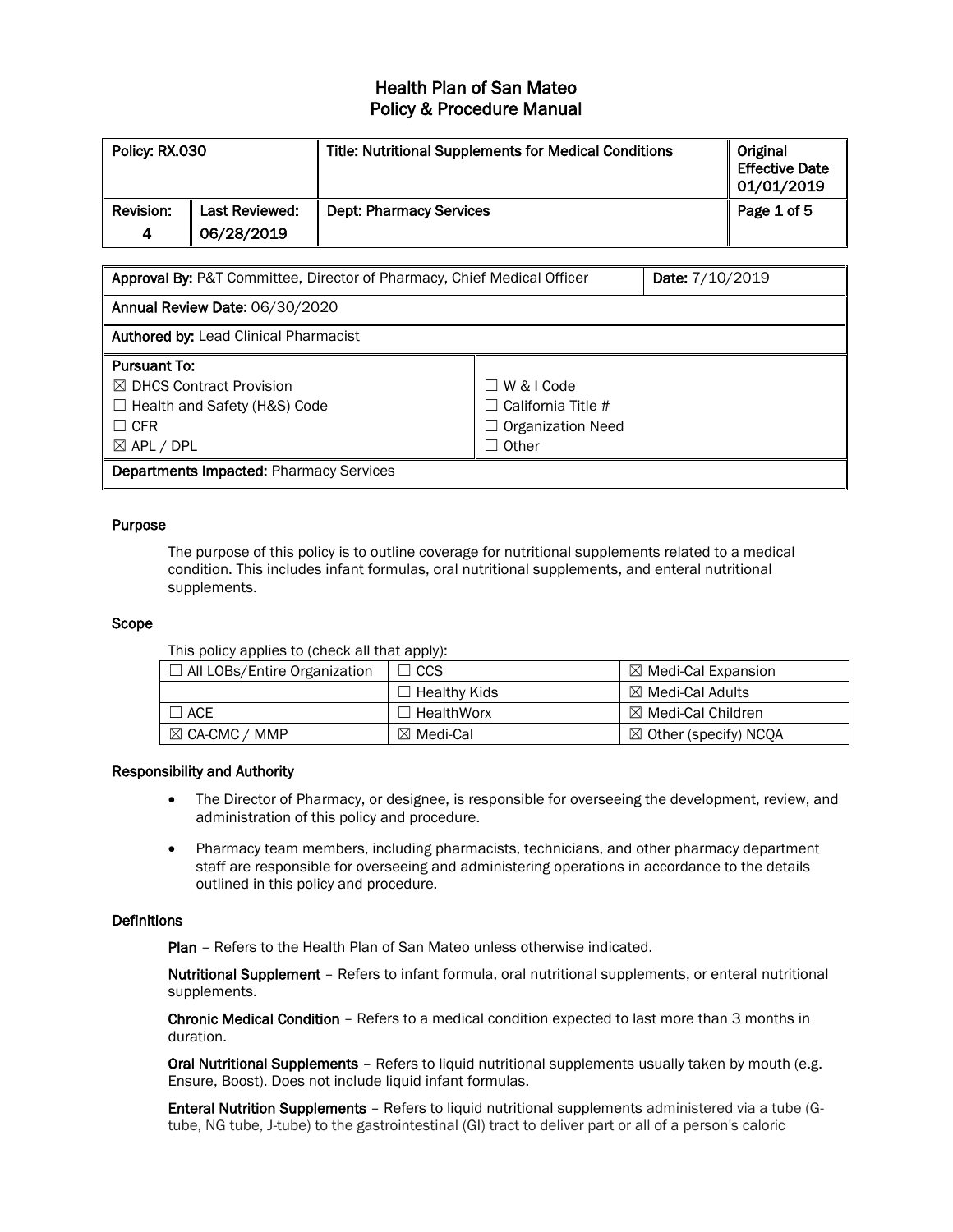| Policy: RX.030 |                | <b>Title: Nutritional Supplements for Medical Conditions</b> | Original<br><b>Effective Date</b><br>  01/01/2019 |
|----------------|----------------|--------------------------------------------------------------|---------------------------------------------------|
| Revision:      | Last Reviewed: | <b>Dept: Pharmacy Services</b>                               | Page 2 of 5                                       |
| 4              | 06/28/2019     |                                                              |                                                   |

requirements.

Infant Formulas – Refers to nutritional supplements (liquid or powder) which are manufactured and specifically designed and marketed to babies and infants less than 12 months of age.

Therapeutic Infant Formulas – Refers to infant formulas specifically designed for use in those with specific medical conditions. These include products intended for premature and low birth weight infants, human milk fortified products, extensively hydrolyzed products, amino acid-based products, renal products, and chylothorax or long-chain 3-hydrxyacyl-CoA dehydrogenase deficiency (LCHAD) products. Therapeutic infant formulas are generally not covered by the WIC program.

Standard Infant Formulas – Refers to infant formulas used solely as a food for infants by reason of its simulation of human milk or its suitability as a complete or partial substitute for human milk and not intended for use for infants with inborn errors of metabolism or low birth weight, or who otherwise have unusual medical or dietary problems. Standard infant formulas are coverable for those members who qualify for the WIC program.

WIC Program - Refers to Woman's, Infants, and Children Program. The WIC program provides basic preventive education, supplemental foods, and individual group education to qualified participants to reinforce diet therapy provided by the health care system.

Corrected Age (Infants) – Refers to the adjusted age for a premature infant based on the chronological age minus the number of weeks or months he or she was born. For example, a one-year-old who was born three months early would have a corrected age of nine months.

Failure to Thrive – Refers to pediatric patients with insufficient weight gain or inappropriate weight loss, resulting in the failure to grow and maintain weight.

### **Policy**

1.0 HPSM will cover all nutritional supplements for medical conditions when medical necessity is established, including but not limited to products under the metabolic, specialized (diabetic, modular, lipid, modular protein, pulmonary, hepatic), and specialty infant categories. This coverage applies to nutritional supplements products not listed on the formulary when they are determined to be medically necessary.

#### 2.0 Infant formulas, oral nutritional supplements, or enteral nutritional supplements are coverable if ALL of the following conditions are met:

- 2.1 A physician has prescribed or ordered the nutritional supplementation.
- 2.2 Documentation is provided to substantiate the request such as the member's BMI, height, weight, history of dietary/nutrition consultation, supporting lab documentation, diagnosis, and the percentage weight loss over a defined period of time.
- 2.3 The member has a chronic medical condition which necessitates the use of nutritional supplementation.
- 2.4 The member has met the criteria as outlined below based on the following age categories:

### 2.4.1 Infants (Age 0-12 months):

2.4.1.1 Standard infant formula products (e.g. Enfamil Infant, Gentlease, ProSobee, A.R., Reguline) are not covered by the Plan. Members shall be referred to the California WIC program for details regarding potential coverage.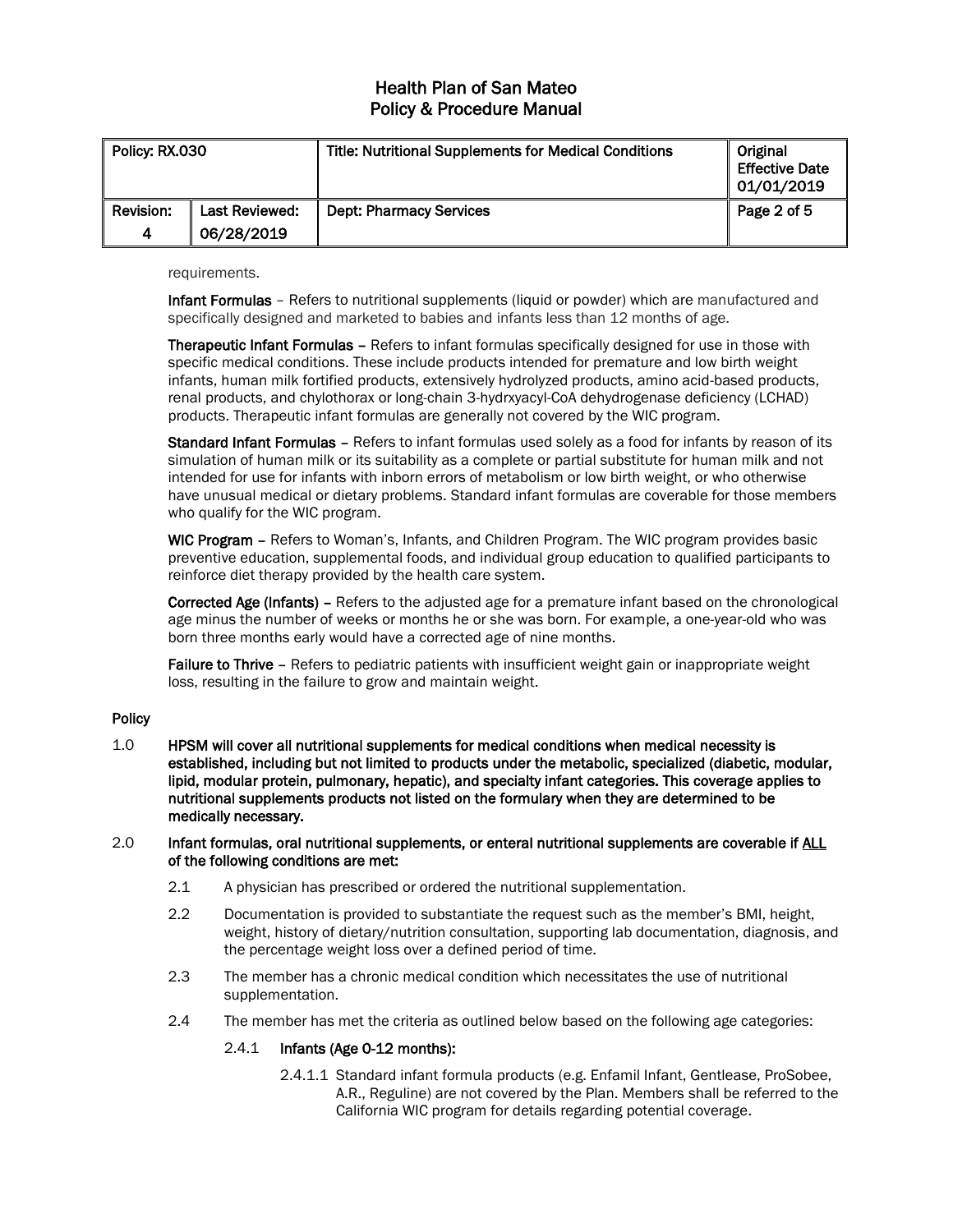| Policy: RX.030 |                | <b>Title: Nutritional Supplements for Medical Conditions</b> | Original<br><b>Effective Date</b><br>  01/01/2019 |
|----------------|----------------|--------------------------------------------------------------|---------------------------------------------------|
| Revision:      | Last Reviewed: | <b>Dept: Pharmacy Services</b>                               | Page 3 of 5                                       |
| 4              | 06/28/2019     |                                                              |                                                   |

- 2.4.1.2 Authorization for therapeutic infant products is restricted through the age of 12 months or based on the corrected age of 12 months for premature infants.
- 2.4.1.3 Approval of therapeutic infant products will be for the powder formulation of a product, where applicable. Approval of liquid formulations will require clinical justification as to why powders are unsuitable for treatment of the member's condition.
- 2.4.1.4 Requests for premature infant formulas (e.g. Neosure, Enfacare) shall be approved if **ALL** of following is met:
	- 2.4.1.4.1 Documentation that the member is a premature infant (<37 weeks gestational age); **AND**
	- 2.4.1.4.2 Documentation that the member's corrected weight/age is ≤50% based on the World Health Organization (WHO) growth chart.
- 2.4.1.5 Requests for hypo- or non-allergenic infant formulas (e.g. Alimentum, Nutramigen) for those members ≤12 months of age shall be approved if any ONE of the following is met:
	- 2.4.1.5.1 Documentation that the member has cow milk protein allergy; OR
	- 2.4.1.5.2 Documentation that the member has intolerance to breastmilk; OR
	- 2.4.1.5.3 Documentation that the member has intolerance to standard infant formula.

### 2.4.2 Pediatric Patients (1-21 years):

- 2.4.2.1 Requests for nutritional supplements (e.g. Pediasure, Nutren Junior, Boost Kid Essentials) for those members between 1-21 years of age shall be approved if the following is met:
	- 2.4.2.1.1 Documentation provided to indicate that the patient has undergone nutritional assessment conducted by a provider every 12 months; AND
	- 2.4.2.1.2 Documentation that adequate nutrition is not possible or nutritionally sufficient with dietary adjustment, a diet of regular or altered consistency foods (soft or blenderized foods); AND
	- 2.4.2.1.3 Documentation that the member has a severe medical condition (e.g. cancer, AIDS, e.g. cerebral palsy); OR
	- 2.4.2.1.4 For toddlers between 1-2 years of age: Documentation that the member has a failure to thrive as indicated by weight-for-age or weight-for-length <5<sup>th</sup> percentile or a drop in 2 growth chart lines in 6 months for weight-for-age or weight-for-length based on World Health Organization growth standards; OR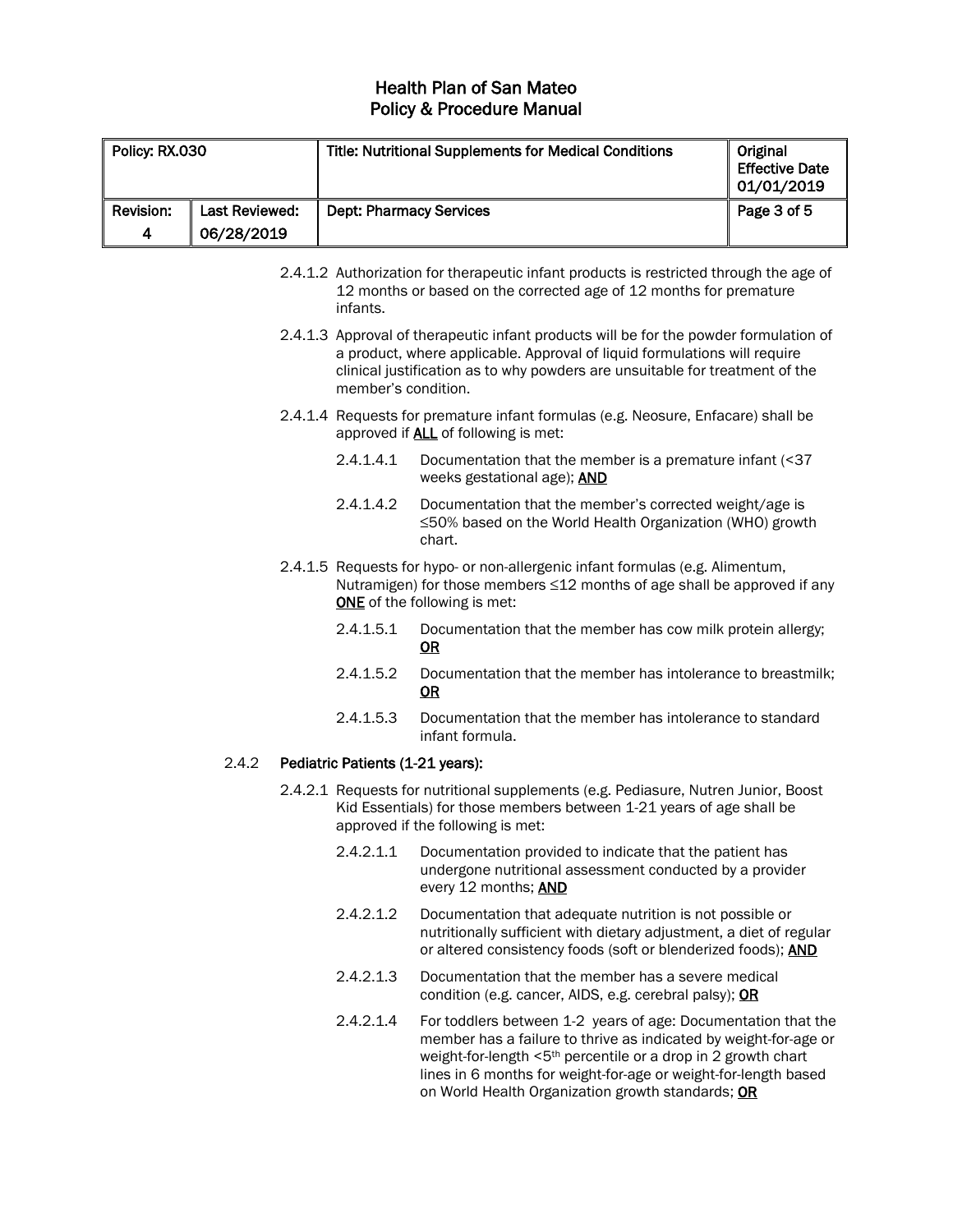| Policy: RX.030   |                       | <b>Title: Nutritional Supplements for Medical Conditions</b> |                                                                                                                                                                                                                                                   | Original<br><b>Effective Date</b><br>01/01/2019 |
|------------------|-----------------------|--------------------------------------------------------------|---------------------------------------------------------------------------------------------------------------------------------------------------------------------------------------------------------------------------------------------------|-------------------------------------------------|
| <b>Revision:</b> | <b>Last Reviewed:</b> | <b>Dept: Pharmacy Services</b>                               |                                                                                                                                                                                                                                                   | Page 4 of 5                                     |
| 4                | 06/28/2019            |                                                              |                                                                                                                                                                                                                                                   |                                                 |
|                  |                       | 2.4.2.1.5                                                    | For children $\geq$ 2 years of age: Documentation that the member<br>has a failure to thrive as indicated by a weight-for-age or BMI-<br>for-age <5 <sup>th</sup> percentile according to the CDC growth references<br>chart; OR                  |                                                 |
|                  |                       | 2.4.2.1.6                                                    | Documented oral motor or sensory feeding issues as indicated<br>by an occupational therapist/speech language pathologist<br>evaluation AND documentation that the patient will be receiving<br>or is receiving feeding therapy for the condition. |                                                 |
|                  |                       |                                                              | 2.4.2.2 Requests for infant formula for those members >12 months of age shall be<br>approved if <b>ALL</b> of the following is met:                                                                                                               |                                                 |
|                  |                       | 2.4.2.2.1                                                    | Documentation to indicate patient has met the criteria outlined<br>under Section 1.4.2.1; AND                                                                                                                                                     |                                                 |
|                  |                       | 2.4.2.2.2                                                    | Documentation provided to indicate why the member cannot be<br>transitioned to oral or enteral pediatric nutritional<br>supplementation.                                                                                                          |                                                 |
|                  | 2.4.3                 | Adult Patients (>21 years):                                  |                                                                                                                                                                                                                                                   |                                                 |
|                  |                       | is met:                                                      | 2.4.3.1 Requests for oral and enteral nutritional supplements (e.g. Boost, Ensure,<br>Jevity) for those members >21 years of age shall be approved if the following                                                                               |                                                 |
|                  |                       | 2.4.3.1.1                                                    | Documentation to indicate adequate nutrition is not possible or<br>nutritionally sufficient with dietary adjustment or a diet of<br>regular or altered consistency foods (soft or blenderized foods);<br><b>AND</b>                               |                                                 |
|                  |                       | 2.4.3.1.2                                                    | Documentation that the patient's BMI<18.5; OR                                                                                                                                                                                                     |                                                 |
|                  |                       | 2.4.3.1.3                                                    | Involuntary weight loss >5% in 1 month, >7.5% in 3 months, or<br>>10% in 6 months; OR                                                                                                                                                             |                                                 |
|                  |                       | 2.4.3.1.4                                                    | Documentation that the patient has chronic kidney disease with<br>an albumin level of less than <4.0 and documentation member<br>has consulted with a renal dietitian; OR                                                                         |                                                 |
|                  |                       | 2.4.3.1.5                                                    | Documentation that the patient has a medical condition (e.g.<br>cystic fibrosis, organic acidemias, PKU, maple syrup disease)<br>requiring nutritional supplementation; OR                                                                        |                                                 |
|                  |                       | 2.4.3.1.6                                                    | Documentation that the patient has an intestinal malabsorption<br>disorders (e.g. Crohn's disease, ulcerative colitis) requiring<br>nutritional supplementation; OR                                                                               |                                                 |
|                  |                       | 2.4.3.1.7                                                    | Documentation that the patient has any other condition which<br>may require nutritional supplementation (e.g. cancer of the<br>mouth, injury of the head or neck, chronic neurological<br>disorders, severe craniofacial abnormalities).          |                                                 |

3.0 Approval shall be granted for those members with documented current use of an enteral feeding tube (e.g. gastric, nasogastric, or jejunostomy tubes).